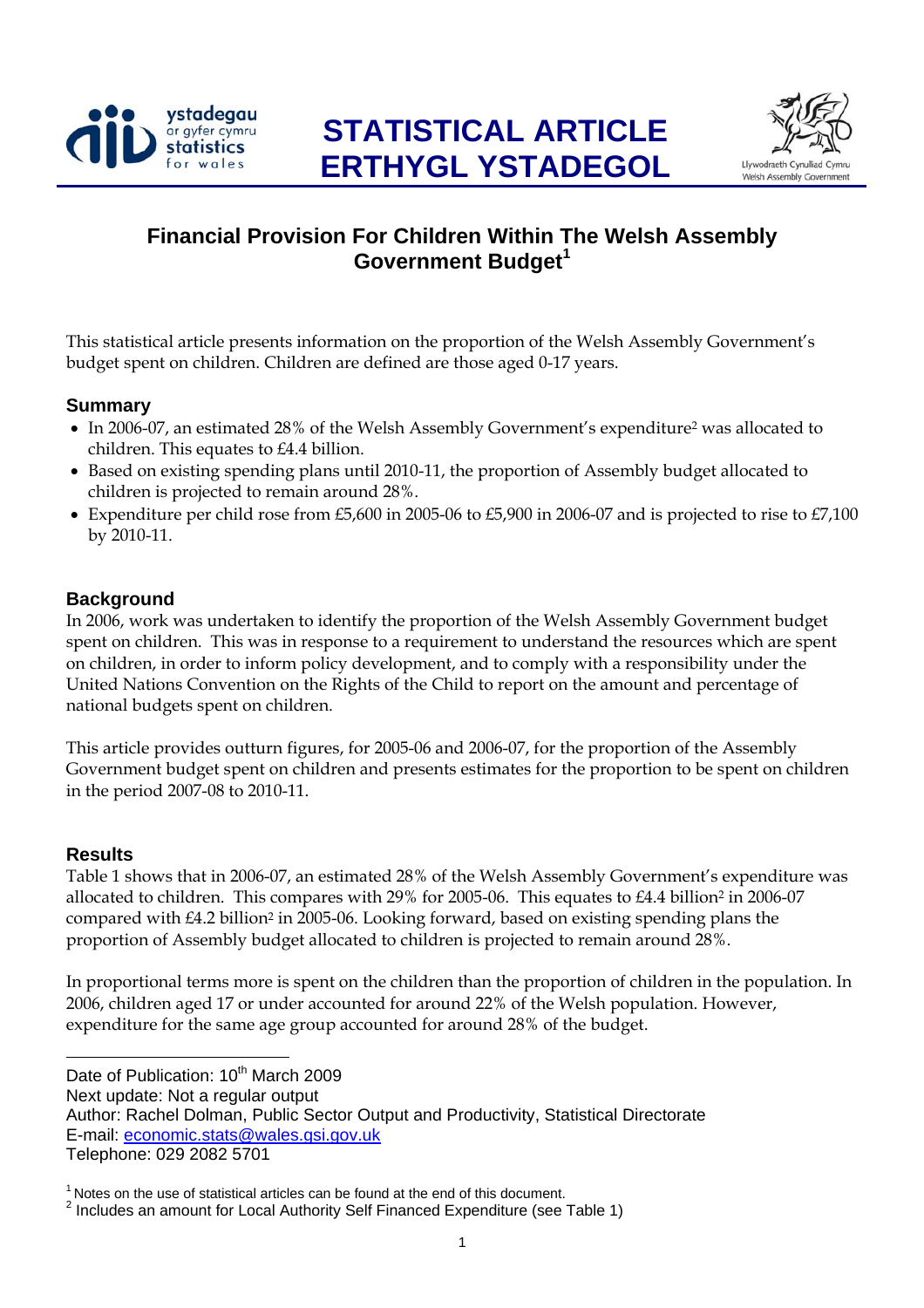| Table 1: Welsh Assembly Government budgets and local authority self financed expenditure<br>identifiable to children |         |         |                |         |         |         |  |
|----------------------------------------------------------------------------------------------------------------------|---------|---------|----------------|---------|---------|---------|--|
|                                                                                                                      |         | Outturn | <b>Budgets</b> |         |         |         |  |
|                                                                                                                      | 2005-06 | 2006-07 | 2007-08        | 2008-09 | 2009-10 | 2010-11 |  |
| Outturn/Budget (£bil)                                                                                                |         |         |                |         |         |         |  |
| $D$ hildren $(D, 47, \dots, n)$                                                                                      |         |         |                |         |         |         |  |

|                           | 2005-06 | 2006-07 | 2007-08 | 2008-09 | 2009-10 | 2010-11 |
|---------------------------|---------|---------|---------|---------|---------|---------|
| Outturn/Budget (£bil)     |         |         |         |         |         |         |
| Children (0-17 years old) | 4.2     | 4.4     | 4.7     | 4.9     | 5.0     | 5.2     |
| Adults                    | 10.4    | 11.1    | 11.9    | 12.4    | 12.8    | 13.2    |
| Total                     | 14.6    | 15.5    | 16.6    | 17.3    | 17.8    | 18.4    |
| Percentages               |         |         |         |         |         |         |
| Children (0-17 years old) | 29      | 28      | 28      | 28      | 28      | 28      |
| Adults                    | 71      | 72      | 72      | 72      | 72      | 72      |
| Total                     | 100     | 100     | 100     | 100     | 100     | 100     |

# **Welsh Assembly Government Budgets Identifiable to Children by Ministerial Portfolio**

Table 2 shows that with respect to spending by Ministerial portfolio, about 70% (£2.7 million in 2006-07) of all spending on children is accounted for by the Social Justice and Local Government, and the Children Education and Lifelong Learning portfolios. This trend is maintained in future years.

The Social Justice and Local Government portfolio includes the Revenue Support Grant to Local Authorities. This grant is non-hypothecated – that means the Government does not specify how it must be spent and the Local Authority can choose what to spend the money on. It is assumed the proportion of the Revenue Support Grant that benefits children is the same as the overall proportion of Local Authority spending on children.

The figures include Welsh Assembly Government hypothecated funding (that is, funding given for a specific purpose) for local authorities in the relevant Ministerial portfolios, for example, school capital funding is within the portfolio for Children, Education, Lifelong Learning and Skills. Local authority self-financed expenditure (e.g. expenditure financed from local resources such as council tax) is not included.

|                                                   | Outturn |         |         | <b>Budgets</b> |         |         |  |
|---------------------------------------------------|---------|---------|---------|----------------|---------|---------|--|
|                                                   | 2005-06 | 2006-07 | 2007-08 | 2008-09        | 2009-10 | 2010-11 |  |
| Expenditure on Children (£bil)                    |         |         |         |                |         |         |  |
| <b>Health and Social Services</b>                 | 0.5     | 0.6     | 0.6     | 0.6            | 0.6     | 0.6     |  |
| Social Justice and Local Government               | 2.1     | 2.3     | 2.4     | 2.4            | 2.5     | 2.6     |  |
| Environment, Sustainability and Housing           | 0.1     | 0.1     | 0.1     | 0.2            | 0.2     | 0.2     |  |
| Economy and Transport                             | 0.2     | 0.2     | 0.3     | 0.3            | 0.3     | 0.3     |  |
| Children, Education, Lifelong Learning and Skills | 0.4     | 0.5     | 0.5     | 0.6            | 0.6     | 0.6     |  |
| Other                                             | 0.1     | 0.2     | 0.2     | 0.2            | 0.2     | 0.2     |  |
| <b>Total</b>                                      | 3.6     | 3.8     | 4.1     | 4.2            | 4.3     | 4.5     |  |
| Outturn/Budget (£bil)                             |         |         |         |                |         |         |  |
| <b>Health and Social Services</b>                 | 4.9     | 5.2     | 5.5     | 5.7            | 5.9     | 6.1     |  |
| Social Justice and Local Government               | 3.7     | 4.0     | 4.2     | 4.3            | 4.4     | 4.5     |  |
| Environment, Sustainability and Housing           | 0.6     | 0.6     | 0.6     | 0.7            | 0.7     | 0.7     |  |
| Economy and Transport                             | 1.3     | 1.3     | 1.5     | 1.5            | 1.6     | 1.6     |  |
| Children, Education, Lifelong Learning and Skills | 1.6     | 1.7     | 1.9     | 2.0            | 2.0     | 2.1     |  |
| Other                                             | 0.6     | 0.6     | 0.7     | 0.7            | 0.8     | 0.8     |  |
| Total                                             | 12.6    | 13.4    | 14.4    | 14.9           | 15.3    | 15.7    |  |
| Proportion of budget/spend on children (per cent) |         |         |         |                |         |         |  |
| <b>Health and Social Services</b>                 | 11      | 11      | 11      | 11             | 11      | 11      |  |
| Social Justice and Local Government               | 57      | 56      | 56      | 56             | 57      | 57      |  |
| Environment, Sustainability and Housing           | 26      | 24      | 23      | 24             | 24      | 24      |  |
| Economy and Transport                             | 19      | 17      | 18      | 18             | 18      | 19      |  |
| Children, Education, Lifelong Learning and Skills | 28      | 28      | 28      | 28             | 28      | 27      |  |
| Other                                             | 25      | 25      | 25      | 25             | 25      | 25      |  |
| Total                                             | 29      | 28      | 28      | 28             | 28      | 28      |  |
| Proportion of Welsh population aged 17 and under  | 22      | 22      | 21      | 21             | 21      | 21      |  |

# **Table 2: Welsh Assembly Government budgets identifiable to children, by Ministerial Portfolio**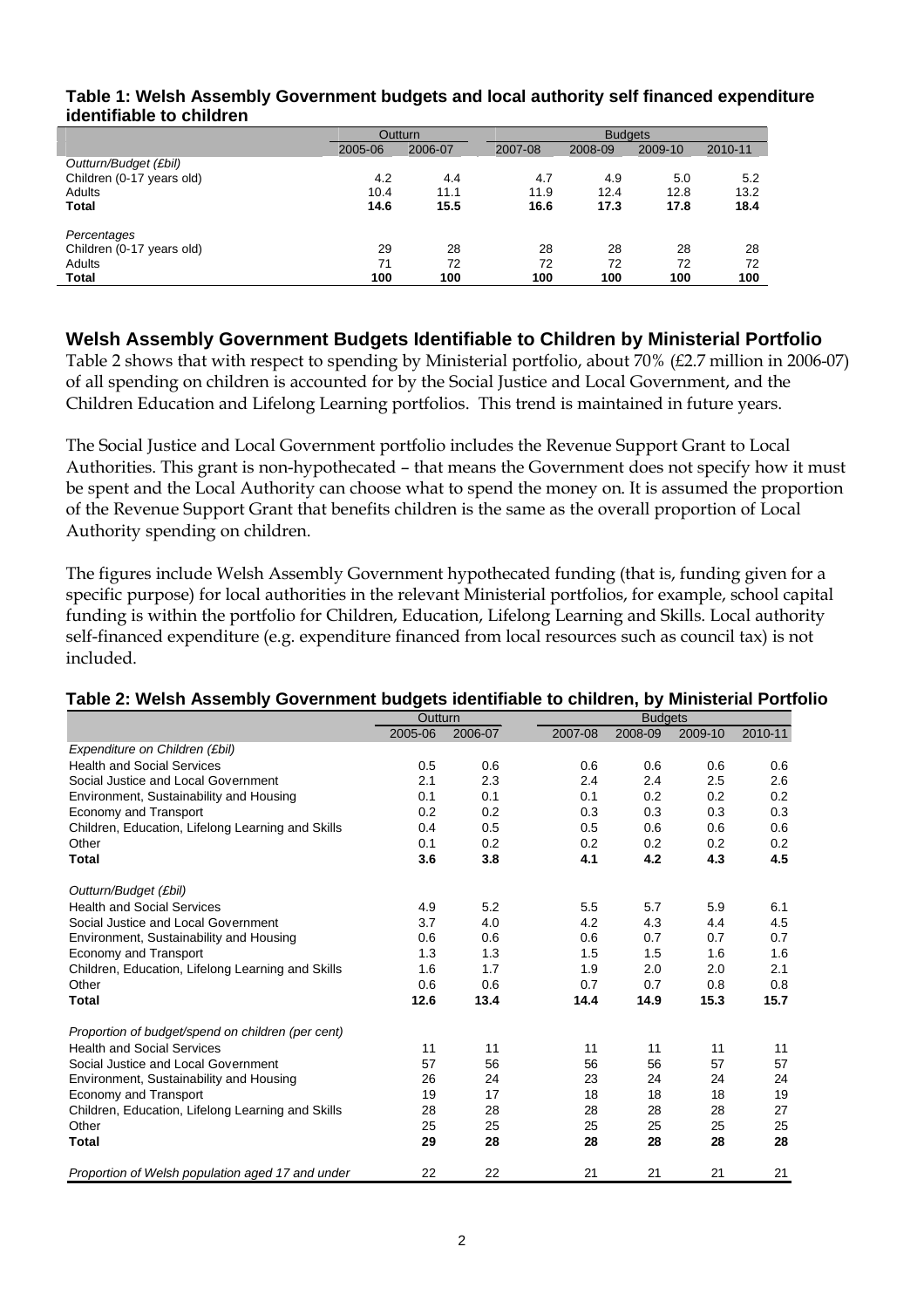Table 3 shows expenditure per child. Expenditure per child rose from £5,600 in 2005-06 to £5,900 in 2006-07 and is projected to rise to £7,100 by 2010-11. This is largely due to a real increase in planned portfolio spending. However, there is forecast to be a slight fall in the population aged 0–17, from 646,000 in 2005-06 to 626,600 in 2010-11, which contributes to the overall projected increase.

| , , , , , , , , , , , , ,<br>.                    |         |         |         |                |         |         |  |  |
|---------------------------------------------------|---------|---------|---------|----------------|---------|---------|--|--|
|                                                   | Outturn |         |         | <b>Budgets</b> |         |         |  |  |
|                                                   | 2005-06 | 2006-07 | 2007-08 | 2008-09        | 2009-10 | 2010-11 |  |  |
| Expenditure on Children (£000)                    |         |         |         |                |         |         |  |  |
| <b>Health and Social Services</b>                 | 0.8     | 0.9     | 0.9     | 1.0            | 1.0     | 1.0     |  |  |
| Social Justice and Local Government               | 3.2     | 3.5     | 3.7     | 3.8            | 3.9     | 4.1     |  |  |
| Environment, Sustainability and Housing           | 0.2     | 0.2     | 0.2     | 0.3            | 0.3     | 0.3     |  |  |
| Economy and Transport                             | 0.4     | 0.3     | 0.4     | 0.4            | 0.5     | 0.5     |  |  |
| Children, Education, Lifelong Learning and Skills | 0.7     | 0.7     | 0.8     | 0.9            | 0.9     | 0.9     |  |  |
| Other                                             | 0.2     | 0.3     | 0.3     | 0.3            | 0.3     | 0.3     |  |  |
| Total                                             | 5.6     | 5.9     | 6.4     | 6.6            | 6.9     | 7.1     |  |  |

#### **Table 3: Welsh Assembly Government Budgets Spend per Child3**

#### **Future work**

l

This information has been published as a statistical article because the methodology may be developed further following feedback from users.

It is planned that this work will be repeated for future years, and will form part of the Statistical Directorate forward work programme. Future iterations will also take account of a breakdown of young people, aged 18-25.

 $3$  This does not include Local Authority Self Financed Expenditure.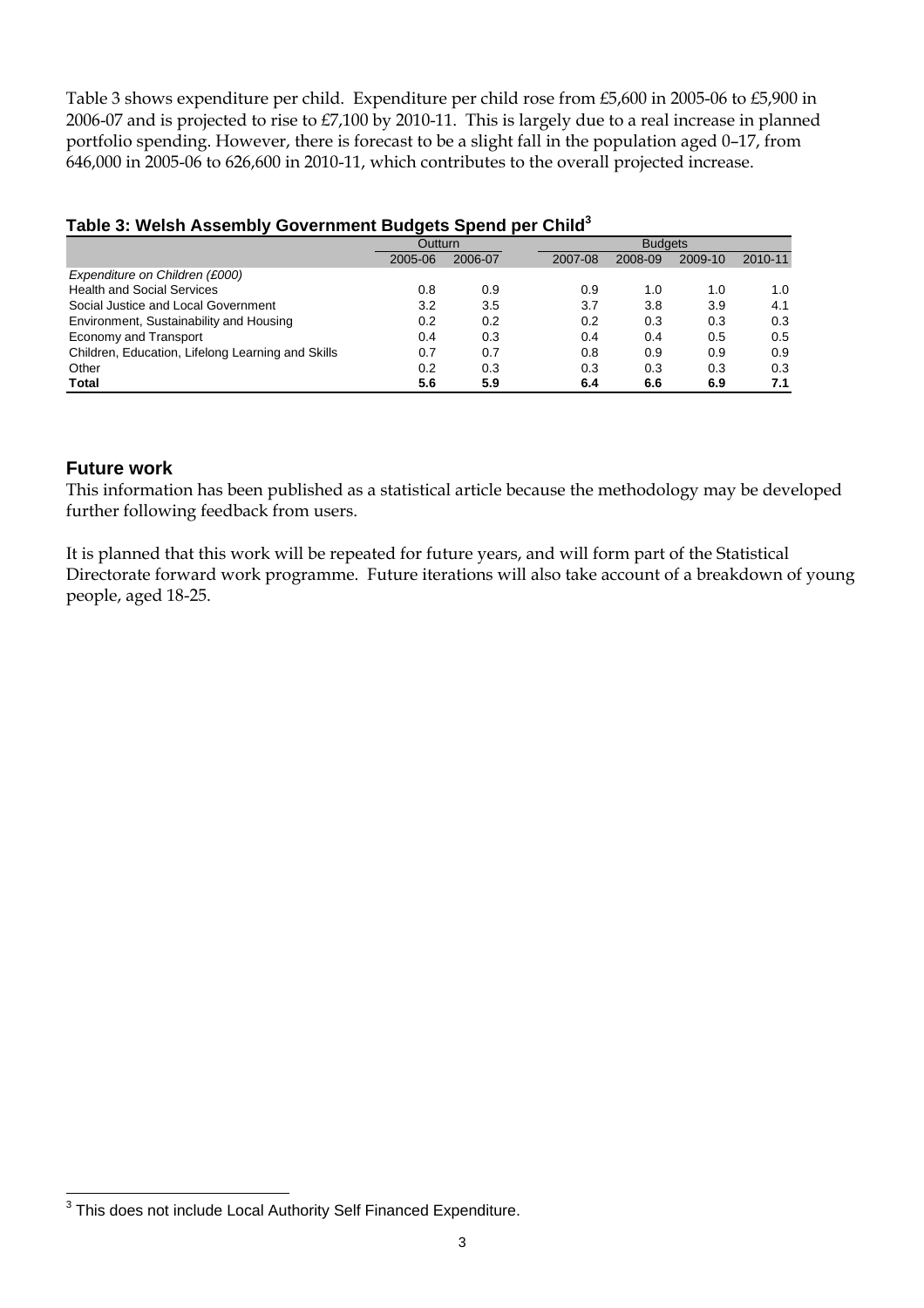# **Annex A:**

# **Notes on methodology**

The figures in this article have not been adjusted to take account of inflation.

### **How Budgets are set:**

The budget is allocated according to Assembly Government spending priorities. Budgets are hierarchical, with the top level being the Main Expenditure Groups (MEGs). These MEGS are broken down to Spending Programme Area (SPAs) and these SPAs broken down into Budget Expenditure Line (BEL). The MEGs which make up total Welsh Assembly Government expenditure are:

- ... Health and Social Services;
- ... Social Justice and Local Government;
- · Economy and Transport;
- · Children, Education, Lifelong Learning and Skills;
- ... Environment, Sustainability and Housing;
- ... Rural Affairs;
- · Heritage;
- · Public Services and Performance; and
- ... Central Services and Administration.

#### **How provision for children was calculated**

Budget Expenditure Lines (BELs) were used to estimate the financial provision for children within the Welsh Assembly budget. Each BEL was considered individually and it was decided who benefitted from that BEL. The proportion of all the Budget Expenditure Lines (BELs) was then allocated in one of three ways:

- · Directly. Those BELs which are directly aimed at children (aged 0-17) are assumed to benefit children 100 per cent. Hence, the whole of that BEL expenditure is allocated to children. For example, Food and Nutrition in Schools is aimed at Children. Therefore all of the expenditure associated with this BEL is allocated to children. Council Tax Reduction Scheme for Pensioners is aimed at older people. Therefore none of the expenditure associated with this BEL is allocated to children.
- ... Indirectly. Those BELs which are aimed at the population in general, use a population breakdown to ascertain how much of the particular BEL is attributable to children. For example, the BEL relating to Planning Inspectorate - Built and Natural Environment is aimed at the community. Therefore, a proportion of the expenditure associated with this BEL is allocated to children based upon population data.
- ... Using statistical data. Those BELS for which data, with an age breakdown, is available. For example in health, the BEL for Trusts and Central Budgets uses a statistical breakdown to ascertain the proportion spent on children. From statistical data it is known what proportion of patients are children. Therefore, the proportion of the expenditure associated with the BEL for Trusts and Central Budgets is allocated to children based upon these data.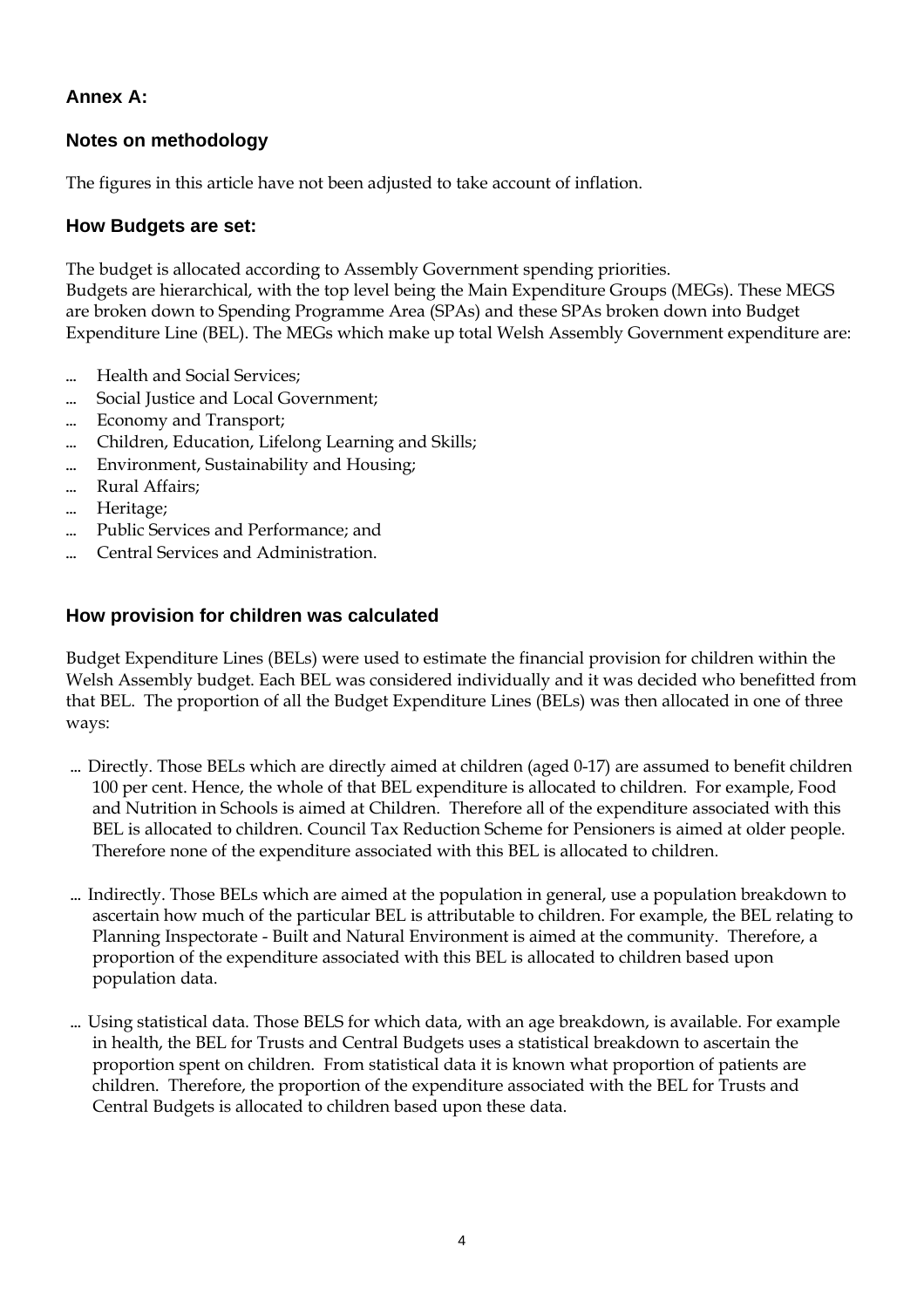The decision of who benefits from each BEL was agreed with policy areas. A list of BELS, and who benefits, will be published alongside this article2.

In addition to receiving the Revenue Support Grant, from the Welsh Assembly Government, local authorities also generate finances from a variety of sources, for example from council tax and investments (known as local authority self-financed expenditure) .

In calculating the figures published in table 2 and table 3, only local authority expenditure from the Revenue Support Grant has been included i.e. local authority self-financed expenditure has not been included. It is assumed that the proportion of the Revenue Support Grant that benefits children is the same as the overall proportion of Local Authority spending on children.

 <sup>2</sup> http://wales.gov.uk/statistics